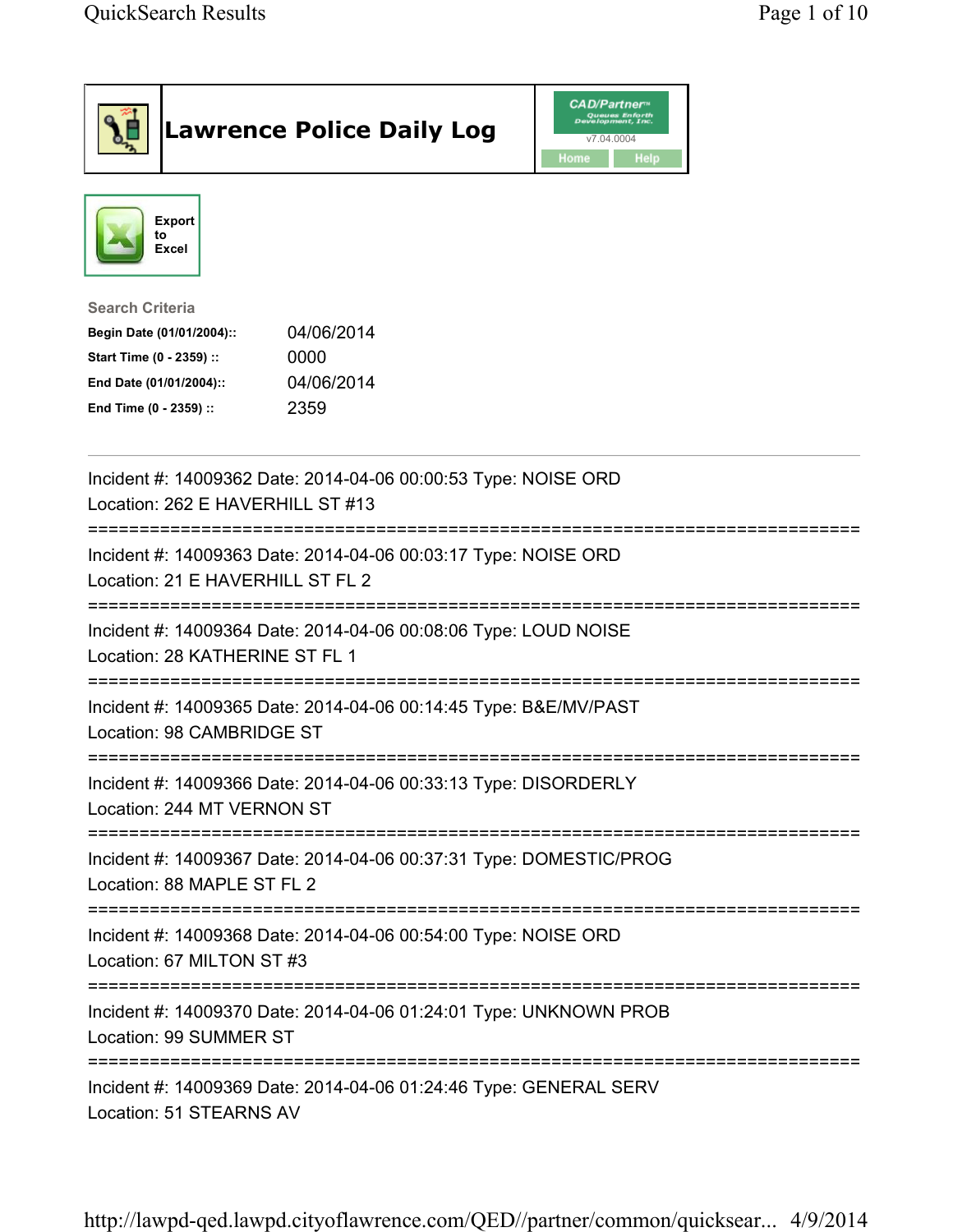| Incident #: 14009371 Date: 2014-04-06 01:29:08 Type: AUTO ACC/NO PI<br>Location: BROADWAY & LOWELL ST<br>======================        |
|----------------------------------------------------------------------------------------------------------------------------------------|
| Incident #: 14009372 Date: 2014-04-06 01:41:41 Type: B&E/ATTEMPY<br>Location: 150 BERKELEY ST                                          |
| Incident #: 14009373 Date: 2014-04-06 01:42:32 Type: 209A/VIOLATION<br>Location: 401 CANAL ST #11                                      |
| Incident #: 14009374 Date: 2014-04-06 01:49:33 Type: FIGHT<br>Location: NEWTON ST & SALEM ST<br>====================================== |
| Incident #: 14009375 Date: 2014-04-06 01:55:06 Type: A&B PAST<br>Location: HAFFNER'S GAS STATION / 69 PARKER ST                        |
| Incident #: 14009376 Date: 2014-04-06 02:09:35 Type: GANG<br>Location: 18 FOREST ST                                                    |
| Incident #: 14009377 Date: 2014-04-06 02:09:50 Type: LOUD NOISE<br>Location: 76 WATER ST                                               |
| Incident #: 14009378 Date: 2014-04-06 02:20:59 Type: LOUD NOISE<br>Location: 28 KATHERINE ST                                           |
| Incident #: 14009379 Date: 2014-04-06 02:23:02 Type: SHOTS FIRED<br>Location: NEWTON ST & SALEM ST                                     |
| Incident #: 14009380 Date: 2014-04-06 02:34:45 Type: ALARM/BURG<br>Location: 27 WYMAN ST                                               |
| Incident #: 14009381 Date: 2014-04-06 02:46:28 Type: NOISE ORD<br>Location: 200 LAWRENCE ST                                            |
| ====================================<br>Incident #: 14009382 Date: 2014-04-06 02:56:37 Type: LOUD NOISE<br>Location: 222 WALNUT ST #2  |
| Incident #: 14009383 Date: 2014-04-06 03:01:32 Type: DISORDERLY<br>Location: HOLIDAY INN EXPRESS / 224 WINTHROP AV                     |
| Incident #: 14009384 Date: 2014-04-06 03:24:45 Type: ARREST<br>$I$ and $I$ and $I$ $\Lambda$ in $I$ and $I$ and $I$ and $I$            |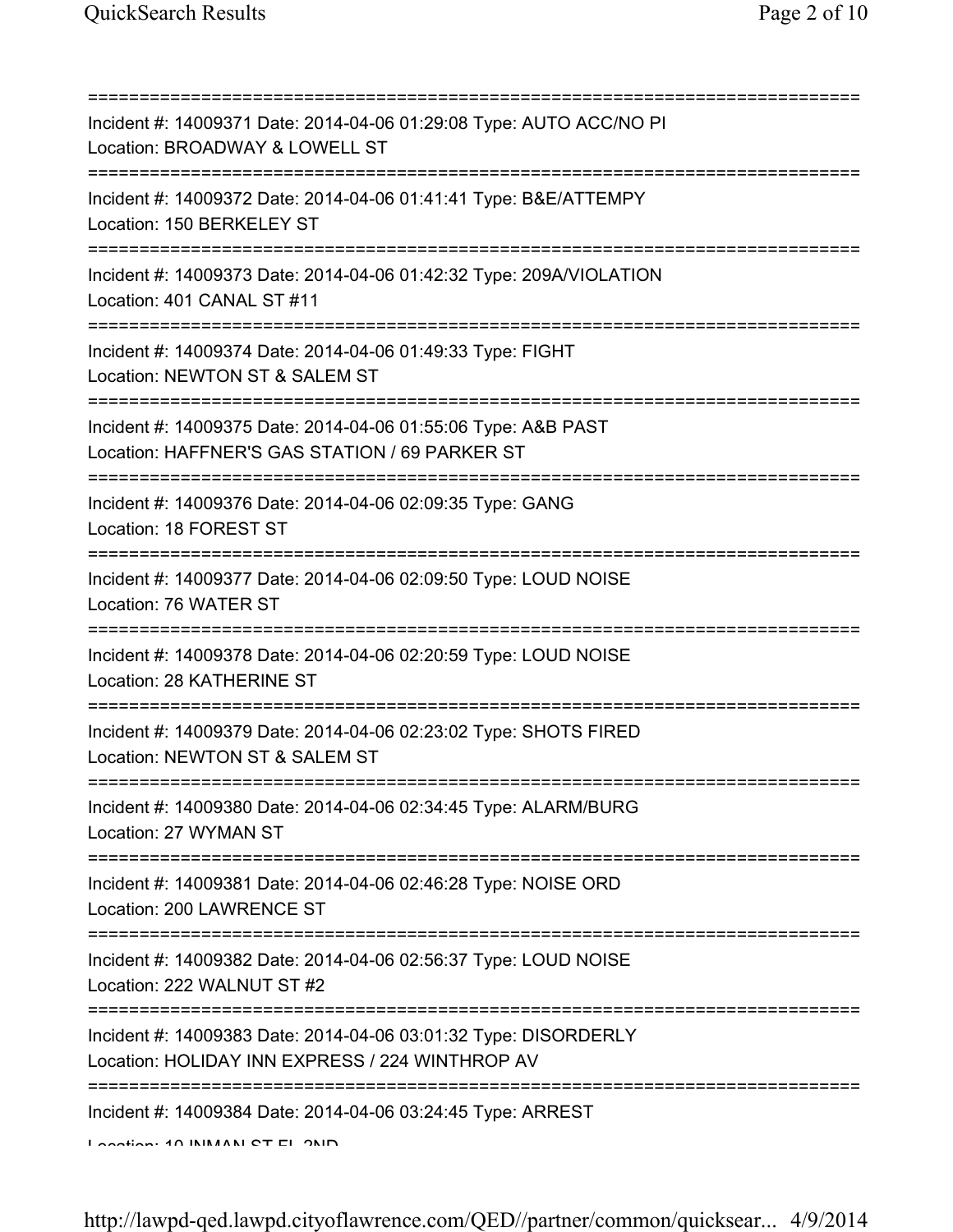| Incident #: 14009385 Date: 2014-04-06 03:29:19 Type: DISORDERLY<br>Location: 70 CAMBRIDGE ST<br>================================     |
|--------------------------------------------------------------------------------------------------------------------------------------|
| Incident #: 14009386 Date: 2014-04-06 03:44:30 Type: DISTURBANCE<br>Location: 69 KINGSTON ST<br>================================     |
| Incident #: 14009387 Date: 2014-04-06 03:54:15 Type: NOISE ORD<br>Location: 37 FOSTER ST FL 3                                        |
| Incident #: 14009388 Date: 2014-04-06 03:54:16 Type: NEIGHBOR PROB<br>Location: 6 AVON ST FL 3RD                                     |
| Incident #: 14009389 Date: 2014-04-06 04:20:35 Type: NOISE ORD<br>Location: 300 ELM ST FL 3RD                                        |
| Incident #: 14009390 Date: 2014-04-06 04:32:18 Type: LOUD NOISE<br>Location: 37 FOSTER ST FL 3                                       |
| Incident #: 14009391 Date: 2014-04-06 04:55:52 Type: DISTURBANCE<br>Location: 116 MARSTON ST #APT C                                  |
| Incident #: 14009392 Date: 2014-04-06 05:21:21 Type: B&E/MV/PAST<br>Location: 183 WALNUT ST                                          |
| Incident #: 14009393 Date: 2014-04-06 06:01:17 Type: SUS PERS/MV<br>Location: 52 TRENTON ST                                          |
| Incident #: 14009394 Date: 2014-04-06 06:25:33 Type: B&E/MV/PAST<br>Location: 32 ORCHARD ST                                          |
| Incident #: 14009395 Date: 2014-04-06 07:51:05 Type: ALARMS<br>Location: 200 COMMON ST                                               |
| =====================================<br>Incident #: 14009396 Date: 2014-04-06 09:27:31 Type: B&E/MV/PAST<br>Location: 3 JACKSON TER |
| Incident #: 14009397 Date: 2014-04-06 09:49:29 Type: PARK & WALK<br>Location: 405 BROADWAY                                           |
| Incident #: 14009398 Date: 2014-04-06 09:52:01 Type: STOL/MV/PAS                                                                     |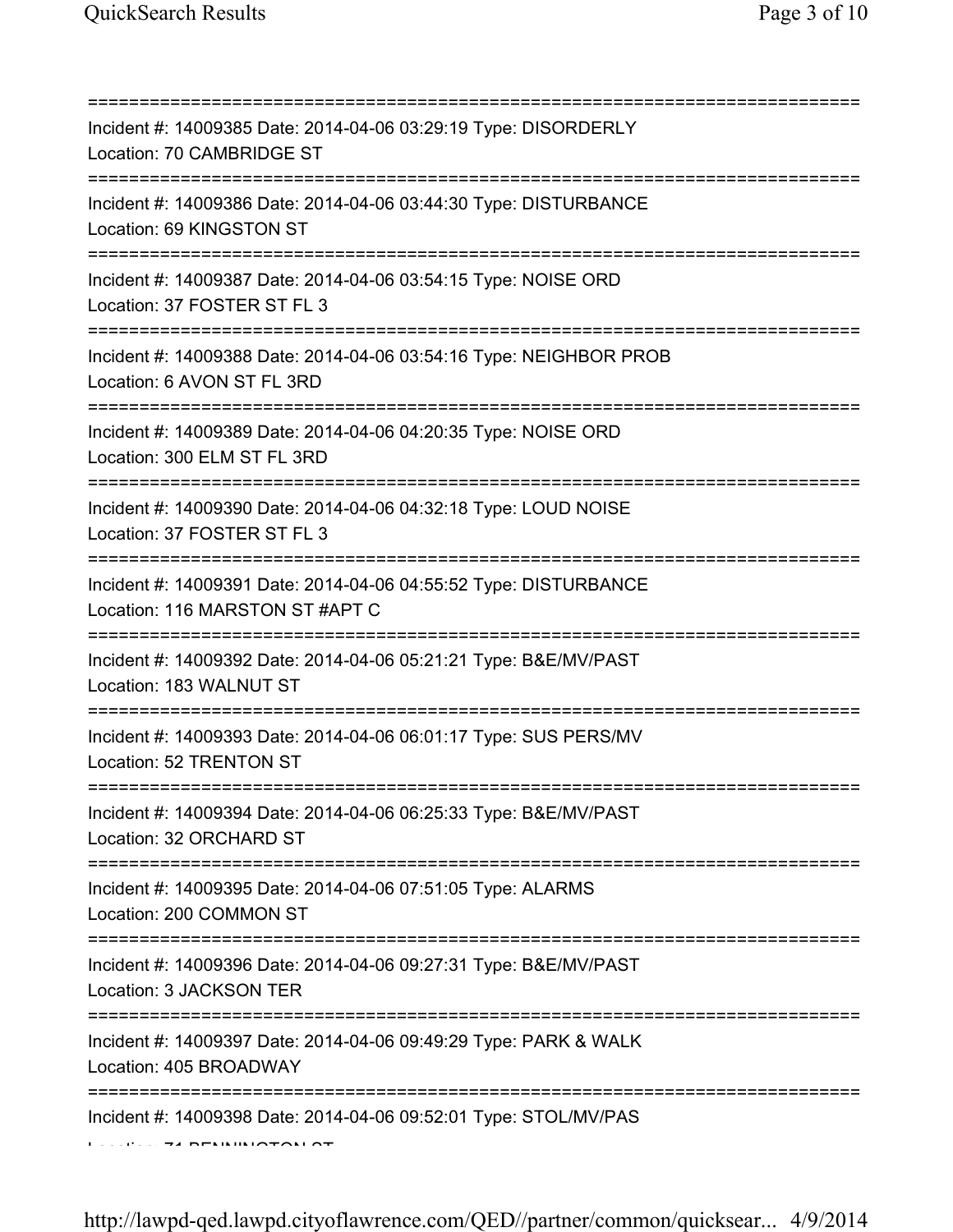=========================================================================== Incident #: 14009399 Date: 2014-04-06 10:16:31 Type: B&E/PAST Location: 193 S BROADWAY =========================================================================== Incident #: 14009400 Date: 2014-04-06 10:23:41 Type: TOW OF M/V Location: BRADFORD ST & HAMPSHIRE ST =========================================================================== Incident #: 14009401 Date: 2014-04-06 11:07:46 Type: STOL/MV/PAS Location: 22 BIRCH ST =========================================================================== Incident #: 14009402 Date: 2014-04-06 11:20:44 Type: DOMESTIC/PROG Location: 154 EXCHANGE ST FL 2 =========================================================================== Incident #: 14009403 Date: 2014-04-06 11:33:43 Type: M/V STOP Location: VIP AUTO PARTS / 98 WINTHROP AV =========================================================================== Incident #: 14009404 Date: 2014-04-06 11:39:09 Type: M/V STOP Location: JACKSON ST & METHUEN ST =========================================================================== Incident #: 14009405 Date: 2014-04-06 11:57:02 Type: TOW OF M/V Location: 378 HAVERHILL ST =========================================================================== Incident #: 14009406 Date: 2014-04-06 12:29:47 Type: UNWANTEDGUEST Location: 50 BROADWAY =========================================================================== Incident #: 14009407 Date: 2014-04-06 12:56:54 Type: DRUG VIO Location: 14 CORNISH RD =========================================================================== Incident #: 14009408 Date: 2014-04-06 13:09:15 Type: B&E/MV/PAST Location: 146 AMESBURY ST =========================================================================== Incident #: 14009409 Date: 2014-04-06 13:23:28 Type: RECOV/STOL/MV Location: 15 BAY STATE RD =========================================================================== Incident #: 14009410 Date: 2014-04-06 13:28:04 Type: STOL/MV/PAS Location: 12 BERNARD AV =========================================================================== Incident #: 14009411 Date: 2014-04-06 13:30:01 Type: MEDIC SUPPORT Location: 77 S UNION ST FL 2 =========================================================================== Incident #: 14009412 Date: 2014-04-06 13:38:58 Type: TRESPASSING Location: MCDONALDS / 50 BROADWAY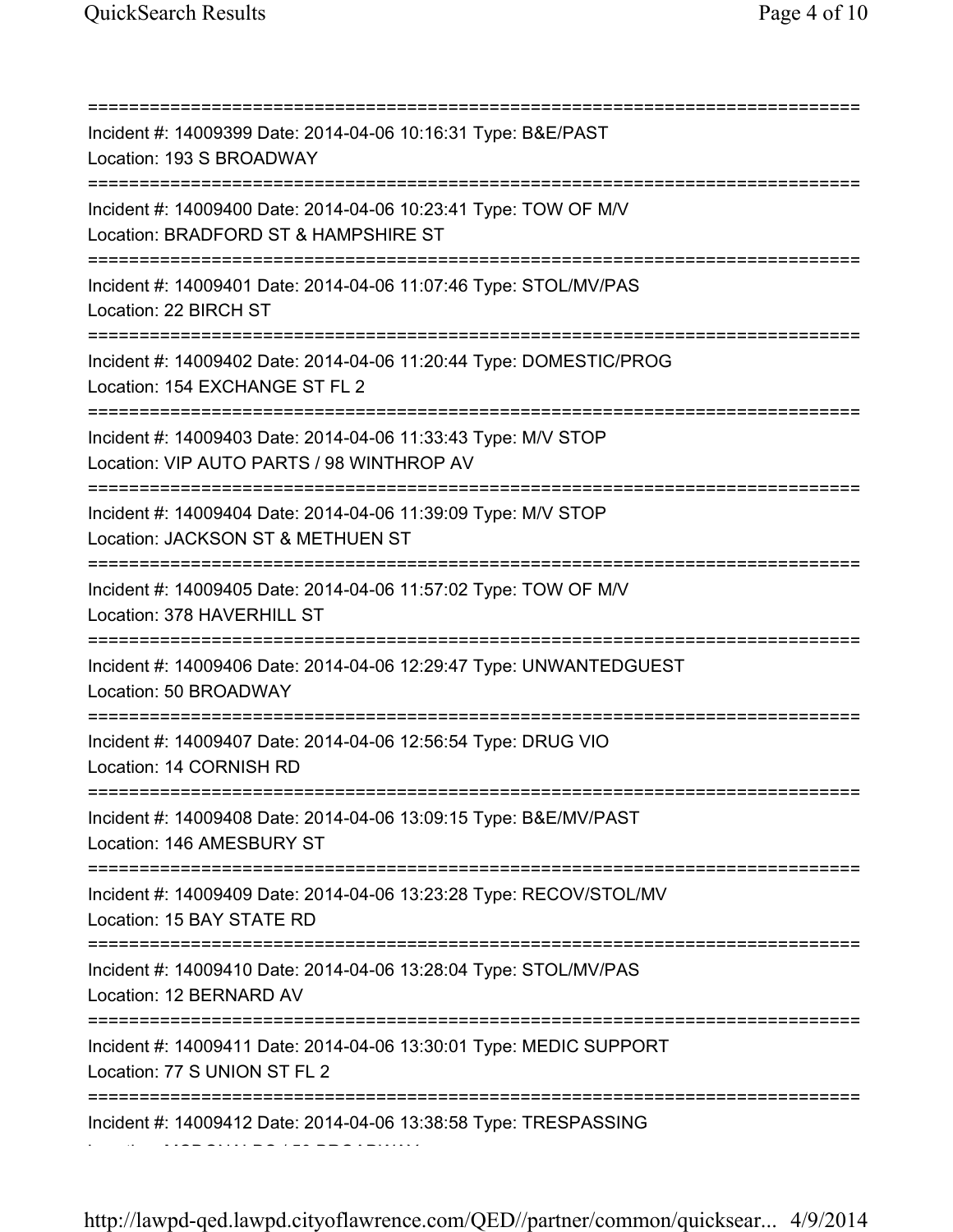=========================================================================== Incident #: 14009413 Date: 2014-04-06 13:43:45 Type: SUS PERS/MV Location: BROADWAY & WATER ST =========================================================================== Incident #: 14009414 Date: 2014-04-06 13:55:48 Type: STOL/MV/PAS Location: 49 DRACUT ST =========================================================================== Incident #: 14009415 Date: 2014-04-06 14:04:18 Type: M/V STOP Location: 305 S BROADWAY =========================================================================== Incident #: 14009416 Date: 2014-04-06 14:05:28 Type: SUS PERS/MV Location: 50 BROADWAY =========================================================================== Incident #: 14009417 Date: 2014-04-06 14:08:14 Type: MISSING PERS Location: 135 EXETER ST =========================================================================== Incident #: 14009418 Date: 2014-04-06 14:24:35 Type: SUS PERS/MV Location: FLORAL ST & JASPER ST =========================================================================== Incident #: 14009419 Date: 2014-04-06 14:34:32 Type: SHOPLIFTING Location: MARKET BASKET / 700 ESSEX ST =========================================================================== Incident #: 14009420 Date: 2014-04-06 14:36:59 Type: LARCENY/PAST Location: 53 BELLEVUE ST =========================================================================== Incident #: 14009421 Date: 2014-04-06 14:46:06 Type: UNWANTEDGUEST Location: MERRIMACK ST CONVENIENCE / 500 MERRIMACK ST =========================================================================== Incident #: 14009422 Date: 2014-04-06 14:52:15 Type: DISTURBANCE Location: 196 LAWRENCE ST =========================================================================== Incident #: 14009423 Date: 2014-04-06 14:54:15 Type: STOL/MV/PAS Location: 186 PARK ST =========================================================================== Incident #: 14009424 Date: 2014-04-06 14:57:15 Type: ANIMAL COMPL Location: 60 EUTAW ST =========================================================================== Incident #: 14009425 Date: 2014-04-06 15:05:19 Type: UNKNOWN PROB Location: 47 MYRTLE ST =========================================================================== Incident #: 14009426 Date: 2014-04-06 15:08:11 Type: MEDIC SUPPORT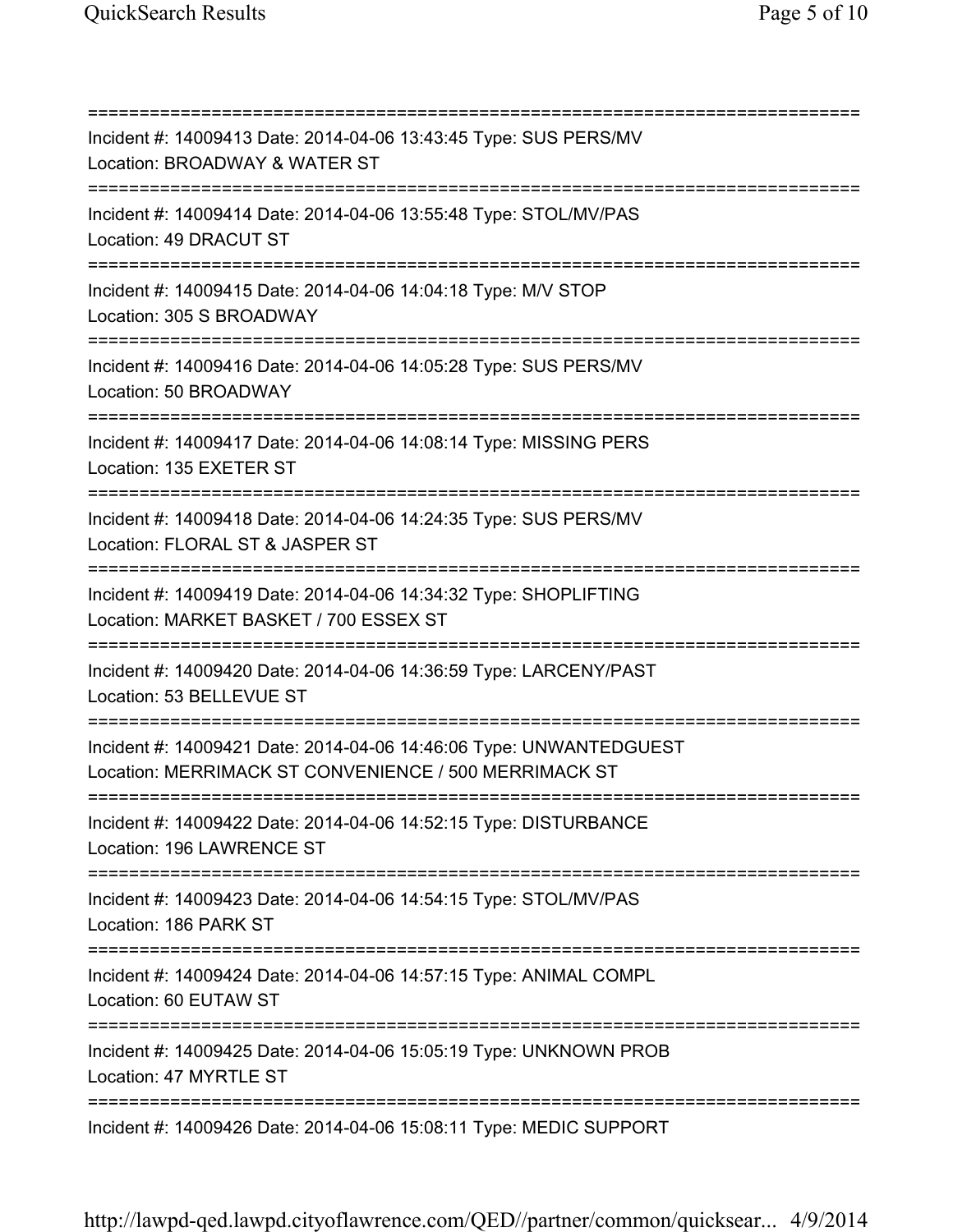=========================================================================== Incident #: 14009427 Date: 2014-04-06 15:22:43 Type: ALARM/BURG Location: 530 BROADWAY FL 2 =========================================================================== Incident #: 14009428 Date: 2014-04-06 15:35:24 Type: LOST PROPERTY Location: CENTRAL BRIDGE =========================================================================== Incident #: 14009429 Date: 2014-04-06 15:54:10 Type: LOUD NOISE Location: 12 WOODLAND ST =========================================================================== Incident #: 14009430 Date: 2014-04-06 15:58:11 Type: ALARM/BURG Location: COLUMBIA GAS / 55 MARSTON ST =========================================================================== Incident #: 14009431 Date: 2014-04-06 16:05:33 Type: INVESTIGATION Location: 14 WOODLAND ST FL 1 =========================================================================== Incident #: 14009432 Date: 2014-04-06 16:13:54 Type: RECOV/STOL/MV Location: 55 BASSWOOD ST =========================================================================== Incident #: 14009433 Date: 2014-04-06 16:20:11 Type: 209A/VIOLATION Location: 30 W DALTON ST =========================================================================== Incident #: 14009434 Date: 2014-04-06 16:36:14 Type: MEDIC SUPPORT Location: ROMANOS PIZZA / 311 MERRIMACK ST =========================================================================== Incident #: 14009435 Date: 2014-04-06 16:42:53 Type: TOW/REPOSSED Location: 112 MARGIN ST =========================================================================== Incident #: 14009436 Date: 2014-04-06 16:45:17 Type: ROBBERY ARMED Location: SUPER LIQUORS / 35 S BROADWAY =========================================================================== Incident #: 14009437 Date: 2014-04-06 16:54:02 Type: B&E/PAST Location: METHUEN ST & MILL ST =========================================================================== Incident #: 14009438 Date: 2014-04-06 17:01:48 Type: LOUD NOISE Location: 5 BYRON AV =========================================================================== Incident #: 14009439 Date: 2014-04-06 17:33:03 Type: SUS PERS/MV Location: 414 COMMON ST =========================================================================== Incident #: 14009440 Date: 2014-04-06 17:47:59 Type: ALARM/BURG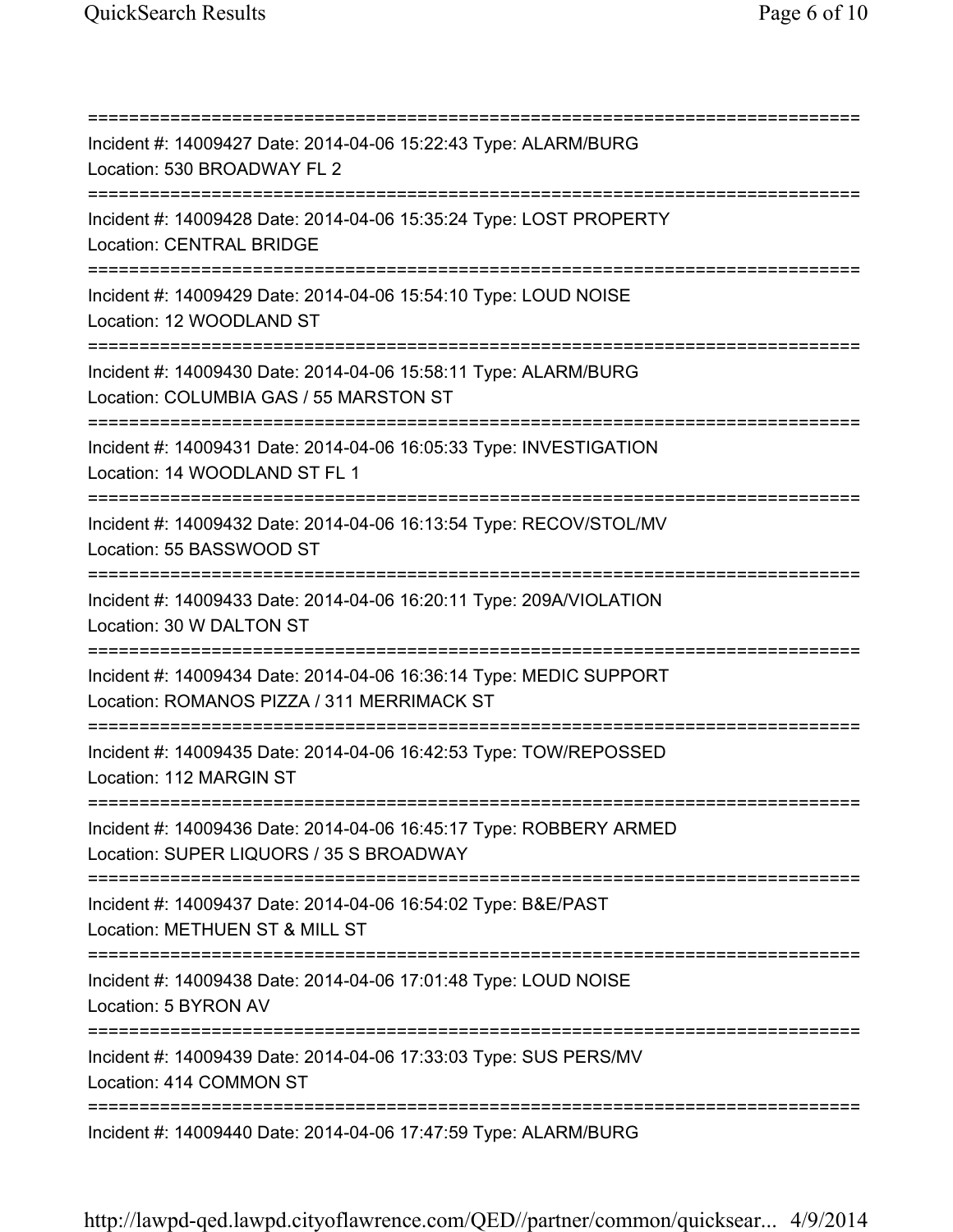Location: SANTANA RESIDENCE / 69 STEARNS AV =========================================================================== Incident #: 14009441 Date: 2014-04-06 18:09:45 Type: COURT DOC SERVE Location: 319 PARK ST =========================================================================== Incident #: 14009442 Date: 2014-04-06 18:15:40 Type: B&E/MV/PAST Location: 2 MUSEUM SQ =========================================================================== Incident #: 14009443 Date: 2014-04-06 18:16:03 Type: AUTO ACC/NO PI Location: CYPRESS AV & OLIVE AV =========================================================================== Incident #: 14009444 Date: 2014-04-06 18:24:17 Type: DRUG VIO Location: CHESTER ST & DAVIS ST =========================================================================== Incident #: 14009446 Date: 2014-04-06 18:25:47 Type: ALARM/BURG Location: LAWLOR / 41 LEXINGTON ST =========================================================================== Incident #: 14009445 Date: 2014-04-06 18:26:43 Type: M/V STOP Location: 219 LAWRENCE ST =========================================================================== Incident #: 14009447 Date: 2014-04-06 18:31:05 Type: ALARM/BURG Location: OLD HIGH SCHOOL / 233 HAVERHILL ST =========================================================================== Incident #: 14009448 Date: 2014-04-06 18:37:15 Type: FIGHT Location: PARK ST & SPRUCE ST =========================================================================== Incident #: 14009449 Date: 2014-04-06 18:38:08 Type: NOISE ORD Location: 70 CAMBRIDGE ST =========================================================================== Incident #: 14009450 Date: 2014-04-06 18:39:47 Type: AUTO ACC/UNK PI Location: DENNYS / 160 WINTHROP AV =========================================================================== Incident #: 14009451 Date: 2014-04-06 18:59:24 Type: SUS PERS/MV Location: 56 KENT ST =========================================================================== Incident #: 14009452 Date: 2014-04-06 19:02:14 Type: LOUD NOISE Location: 135 GARDEN ST FL 3 =========================================================================== Incident #: 14009453 Date: 2014-04-06 19:14:08 Type: A&B PAST Location: FAMILY DOLLAR / 700 ESSEX ST =========================================================================== Incident #: 14009454 Date: 2014 04 06 19:15:20 Type: UNWANTEDGUEST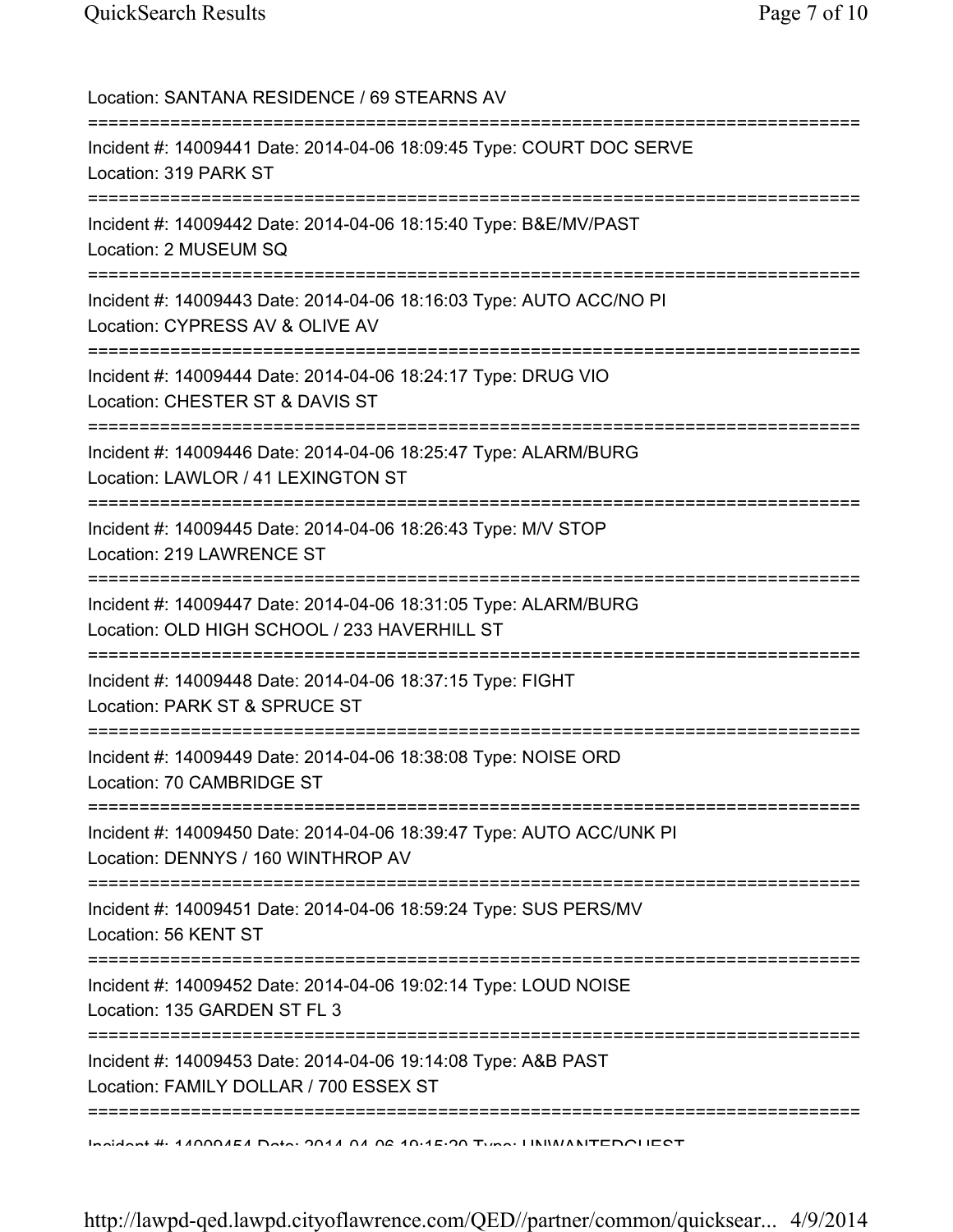| Location: 22 FAIRMONT ST FL 1<br>==========================                                                                              |
|------------------------------------------------------------------------------------------------------------------------------------------|
| Incident #: 14009455 Date: 2014-04-06 19:21:58 Type: STOLEN PROP<br>Location: 199 BRUCE ST #2ND<br>===================================== |
| Incident #: 14009456 Date: 2014-04-06 19:28:22 Type: ALARM/BURG<br>Location: FREEDOM TIRE / 160 S BROADWAY                               |
| Incident #: 14009457 Date: 2014-04-06 19:34:46 Type: ASSIST FIRE<br>Location: 60 GROTON ST                                               |
| Incident #: 14009458 Date: 2014-04-06 19:39:50 Type: ALARM/BURG<br>Location: LORENZO BUILDING / 599 CANAL ST                             |
| Incident #: 14009459 Date: 2014-04-06 19:45:30 Type: UNATENEDCHILD<br>Location: 171 FERRY ST                                             |
| Incident #: 14009460 Date: 2014-04-06 20:11:43 Type: B&E/PAST<br>Location: 2 MUSEUM SQ #802<br>=====================================     |
| Incident #: 14009461 Date: 2014-04-06 20:24:39 Type: FIGHT<br><b>Location: LAWRENCE ST</b>                                               |
| Incident #: 14009462 Date: 2014-04-06 20:27:38 Type: A&B D/W PAST<br>Location: 43 WINTHROP AV                                            |
| Incident #: 14009463 Date: 2014-04-06 20:38:14 Type: DOMESTIC/PROG<br>Location: 147 SPRUCE ST                                            |
| =====================<br>Incident #: 14009465 Date: 2014-04-06 20:45:07 Type: HIT & RUN M/V<br>Location: LAWRENCE ST & MAPLE ST          |
| Incident #: 14009464 Date: 2014-04-06 20:45:33 Type: SUS PERS/MV<br>Location: 45 HAMLET ST                                               |
| Incident #: 14009466 Date: 2014-04-06 20:50:27 Type: LOUD NOISE<br>Location: 136 WILLOW ST FL 2                                          |
| ==============<br>Incident #: 14009467 Date: 2014-04-06 20:51:49 Type: ALARM/BURG<br>Location: DIFO MULTI SERVICES / 219 S UNION ST      |
|                                                                                                                                          |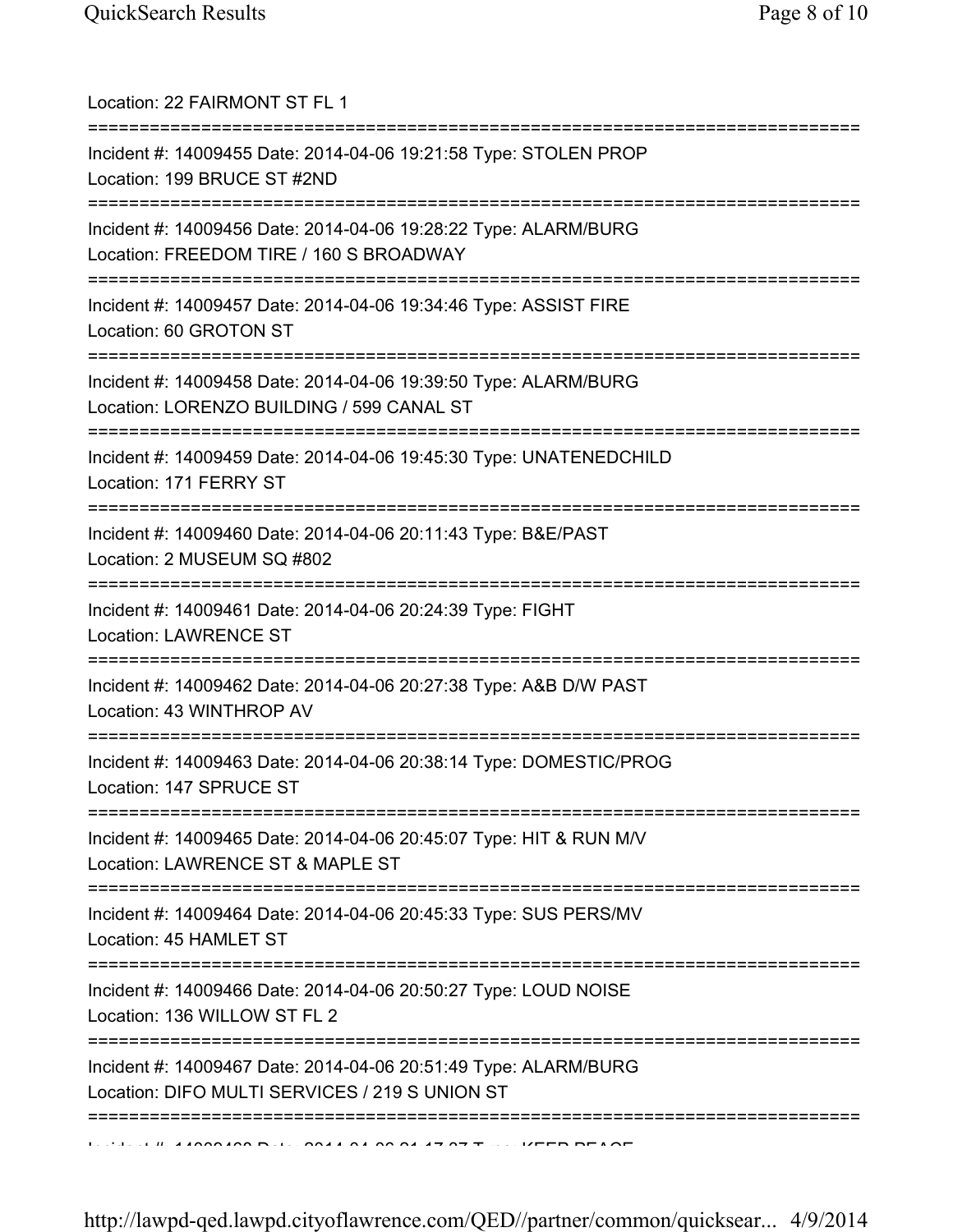| Location: 256 E HAVERHILL ST<br>===================                                                                                                          |
|--------------------------------------------------------------------------------------------------------------------------------------------------------------|
| Incident #: 14009469 Date: 2014-04-06 21:29:54 Type: LOUD NOISE<br>Location: HAFFNER'S GAS STATION / 69 PARKER ST                                            |
| Incident #: 14009470 Date: 2014-04-06 21:32:08 Type: ALARM/BURG<br>Location: SALVATION ARMY / 250 HAVERHILL ST                                               |
| Incident #: 14009471 Date: 2014-04-06 22:06:00 Type: SUS PERS/MV<br>Location: 141 ESSEX ST                                                                   |
| Incident #: 14009472 Date: 2014-04-06 22:12:18 Type: SUS PERS/MV<br>Location: 6 LEEDS TER                                                                    |
| Incident #: 14009473 Date: 2014-04-06 22:21:08 Type: MAL DAMAGE<br>Location: 264 E HAVERHILL ST #7 FL 1                                                      |
| Incident #: 14009474 Date: 2014-04-06 22:24:02 Type: ALARM/BURG<br>Location: LALINEA MULTI SERVICES / 91 S BROADWAY<br>===================================== |
| Incident #: 14009475 Date: 2014-04-06 22:24:12 Type: SUS PERS/MV<br>Location: 60 NEWBURY ST FL 2<br>===================================                      |
| Incident #: 14009476 Date: 2014-04-06 22:26:20 Type: LOUD NOISE<br>Location: ESSEX ST & JACKSON ST                                                           |
| Incident #: 14009477 Date: 2014-04-06 22:27:12 Type: ROBBERY ARMED<br>Location: BRUCE ST & PARK ST                                                           |
| Incident #: 14009478 Date: 2014-04-06 22:42:32 Type: ALARM/BURG<br>Location: GAS & GO / 150 WINTHROP AV                                                      |
| Incident #: 14009479 Date: 2014-04-06 22:45:29 Type: DISORDERLY<br>Location: 94 FARNHAM ST                                                                   |
| =============<br>Incident #: 14009480 Date: 2014-04-06 23:03:06 Type: DISORDERLY<br>Location: HAFFNER'S GAS STATION / 69 PARKER ST                           |
| Incident #: 14009481 Date: 2014-04-06 23:21:50 Type: LOUD NOISE<br>Location: MAKARENA RESTAURANT / 150 COMMON ST                                             |
|                                                                                                                                                              |